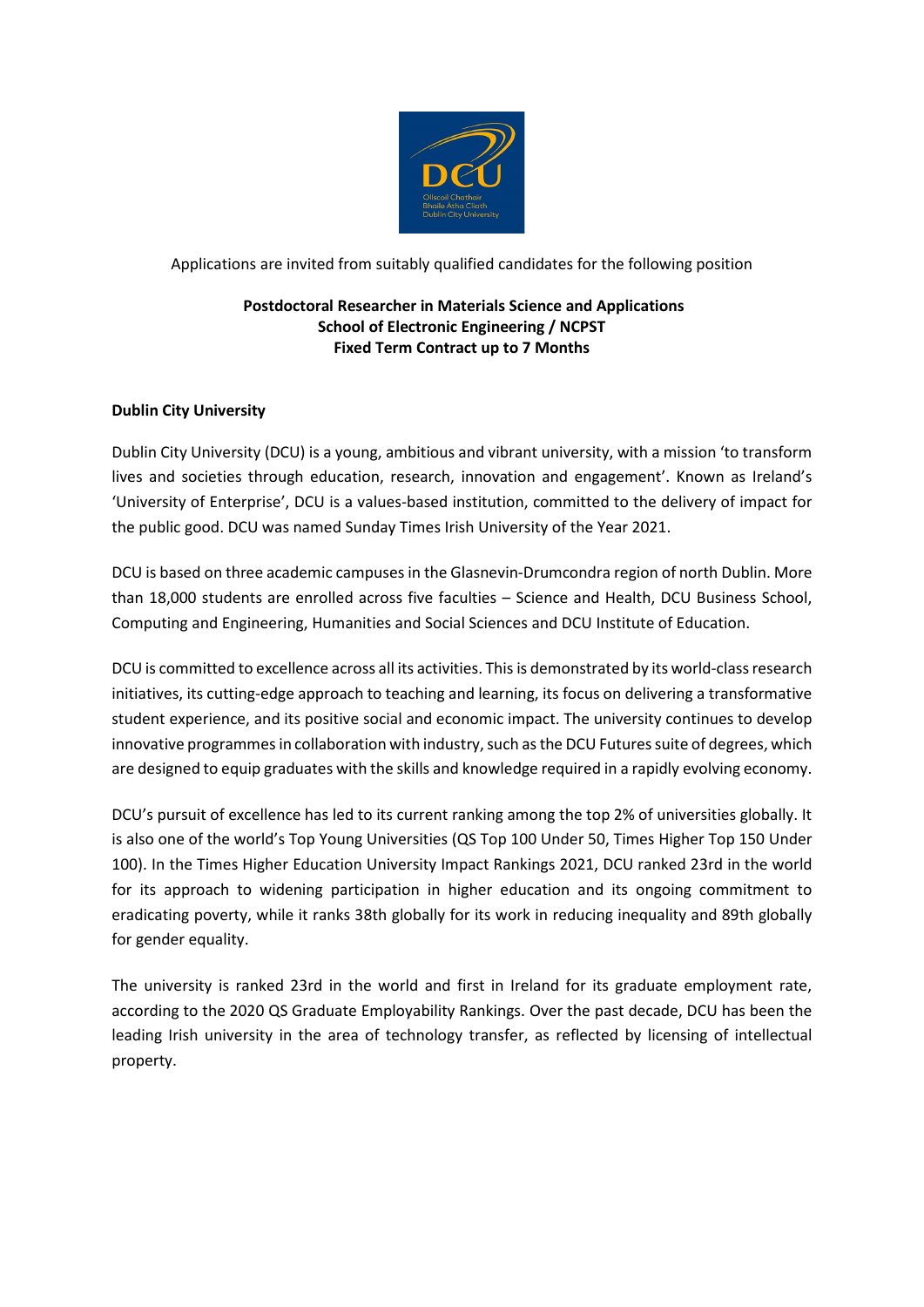#### **The School of Electronic Engineering**

The DCU School of Electronic Engineering (Scoil na hInnealtóireachta Leictreonaí DCU) was established in the 1980s and continues to provide top level education to both undergraduate and postgraduate students. Recognised nationally and internationally for the outstanding quality of our courses, we focus on preparing students to pursue a broad range of careers in the Information and Communications Technology (ICT) sector in the areas of electronic, computer, and mechatronic engineering.

### **The Role**

The project seeks a highly motivated postdoctoral researcher to undertake cutting edge research in the areas of thin films growth, characterization, surface engineering and sensor development. The successful candidate will work in a commercialization project to develop an engineered material based wearable sensor prototype for healthcare application. The project aims to develop the materials system, investigate the properties and fabricate a sensor prototype device and characterize it. During the course of the project, the candidate will liaise and support a multidisciplinary team of engineers and commercialization experts to make the device ready for customer trials.

### **Duties and Responsibilities**

Please refer to the job description for a list of duties and responsibilities associated with this role.

### **Qualifications, Skills and Experience Required**

Applicants should have a PhD in Material Science or Physics, with some experience at postdoctoral level would be an advantage.

The ideal candidate will have experience in working in the area of thin film deposition, surface engineering and characterization using a range of spectroscopic, optoelectronic and morphological techniques and knowledge in sensor fabrication and characterization. Previous experience in commercialization projects or processes will be an advantage. In addition, it is desirable that the candidate has experience in:

- Thin film/nanomaterial growth and processing
- Physical vapour deposition and spin coating
- Surface Engineering
- Characterization techniques like XRD, SEM, I-V analysis, Absorption, Photoluminescence etc.
- Sensor fabrication/testing
- Knowledge in wearable sensors would be an advantage
- Interest to work with commercialization project
- Excellent team working, presentation and academic article writing
- Report writing, time management and working to deadlines

#### **Candidates will be assessed on the following competencies:**

**Discipline Knowledge and Research skills –** Demonstrates the ability to design and/or implement a substantial programme of research including initiating and leading new research programmes (for example by using critical judgement and an understanding of new research methodologies).

**Understanding the Research Environment –** Demonstrates a thorough understanding of the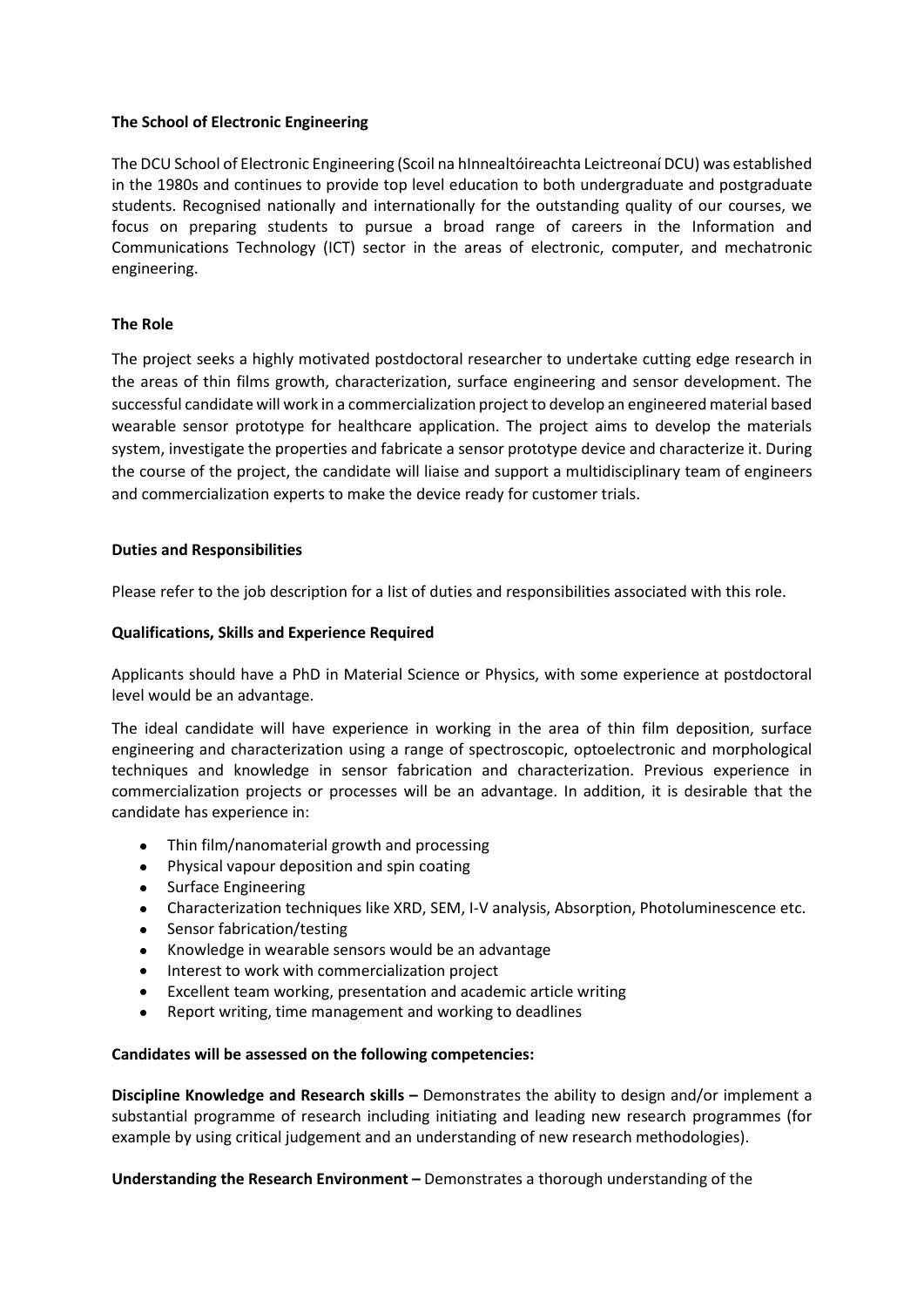research environment both nationally and internationally, the ability to secure significant research funding and where relevant the ability to apply for intellectual property rights and/or patents for their research.

**Communicating Research –** Demonstrates excellence in communicating their research nationally and internationally (for example by publishing in high quality peer reviewed journals of international standing and through invitation to participate in commercial research) and the ability to deliver teaching based on their own research.

**Managing and Leadership skills –** Successfully leads and manages research programmes including the management and supervision of a small research team and the financial management of research programmes.

#### **Essential Training**

The post holder will be required to undertake the following mandatory compliance training: Orientation, Health and Safety, Research Integrity and Intellectual Property and Data Protection training. Other training may need to be undertaken when required.

### **Additional Information**

The successful candidates will be offered opportunities for developing their own careers in a number of directions including support for conference/workshop travel, upskilling through Insight's continuous professional development in areas like research ethics and data privacy, student supervision and development and submission of their own research project proposals.

**Salary Scale:** Postdoctoral Researcher IUA Salary Scale €39,523 - €51,035

\*Appointment will be commensurate with qualifications and experience and in line with current Government pay policy

**Closing date: Tuesday, 21st June 2022**

**For more information on DCU and benefits, please visit** Why [work at DCU?](https://www.dcu.ie/hr/why-work-dcu)

**Informal Enquiries in relation to this role should be directed to:** Dr. Rajani Vijayaraghavan, Assistant Professor, School of Electronic Engineering, Dublin City University, Dublin 9, Ireland. **E-mail[: rajani.vijayaraghavan@dcu.ie](mailto:rajani.vijayaraghavan@dcu.ie)**

Please do not send applications to this email address, instead apply as described below.

# **Application Procedure:**

Application forms are available from the DCU Current Vacancies website at <https://www.dcu.ie/hr/vacancies-current-vacancies-external-applicants> (external applicants)

Applications should be submitted by e-mail with your completed application form to [hr.applications@dcu.ie](mailto:hr.applications@dcu.ie)